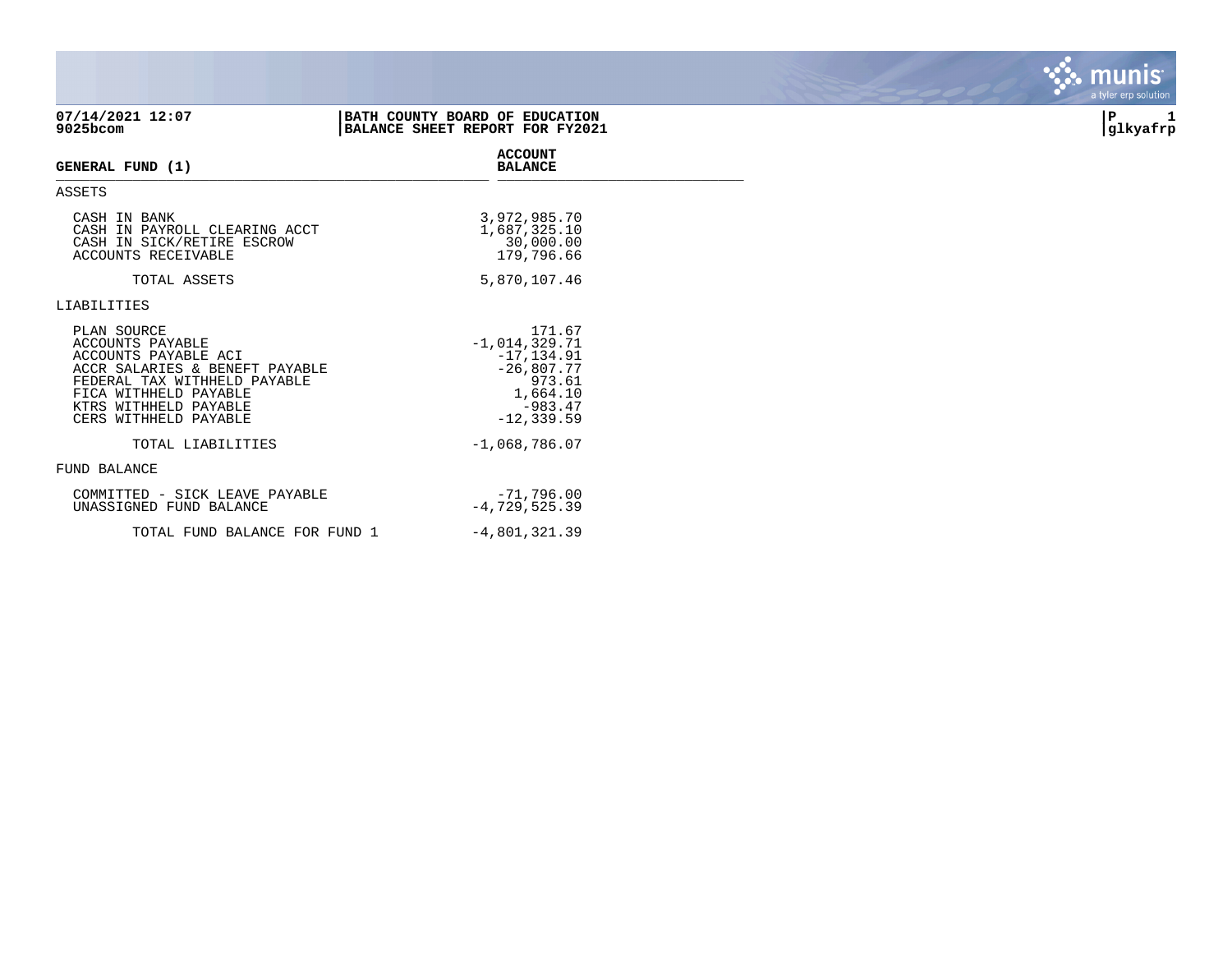| 07/14/2021 12:07<br>$9025$ bcom                                    | BATH COUNTY BOARD OF EDUCATION<br>BALANCE SHEET REPORT FOR FY2021 | 2<br>∣P<br> glkyafrp |
|--------------------------------------------------------------------|-------------------------------------------------------------------|----------------------|
| SPECIAL REVENUE (2)                                                | <b>ACCOUNT</b><br><b>BALANCE</b>                                  |                      |
| ASSETS                                                             |                                                                   |                      |
| CASH IN BANK<br>ACCOUNTS RECEIVABLE                                | $-531, 395.51$<br>993,468.75                                      |                      |
| TOTAL ASSETS                                                       | 462,073.24                                                        |                      |
| LIABILITIES                                                        |                                                                   |                      |
| ACCOUNTS PAYABLE<br>ACCOUNTS PAYABLE ACI<br>ADVANCES FROM GRANTORS | $-118,001.46$<br>$-21, 393.76$<br>$-322,678.02$                   |                      |
| TOTAL LIABILITIES                                                  | $-462,073.24$                                                     |                      |

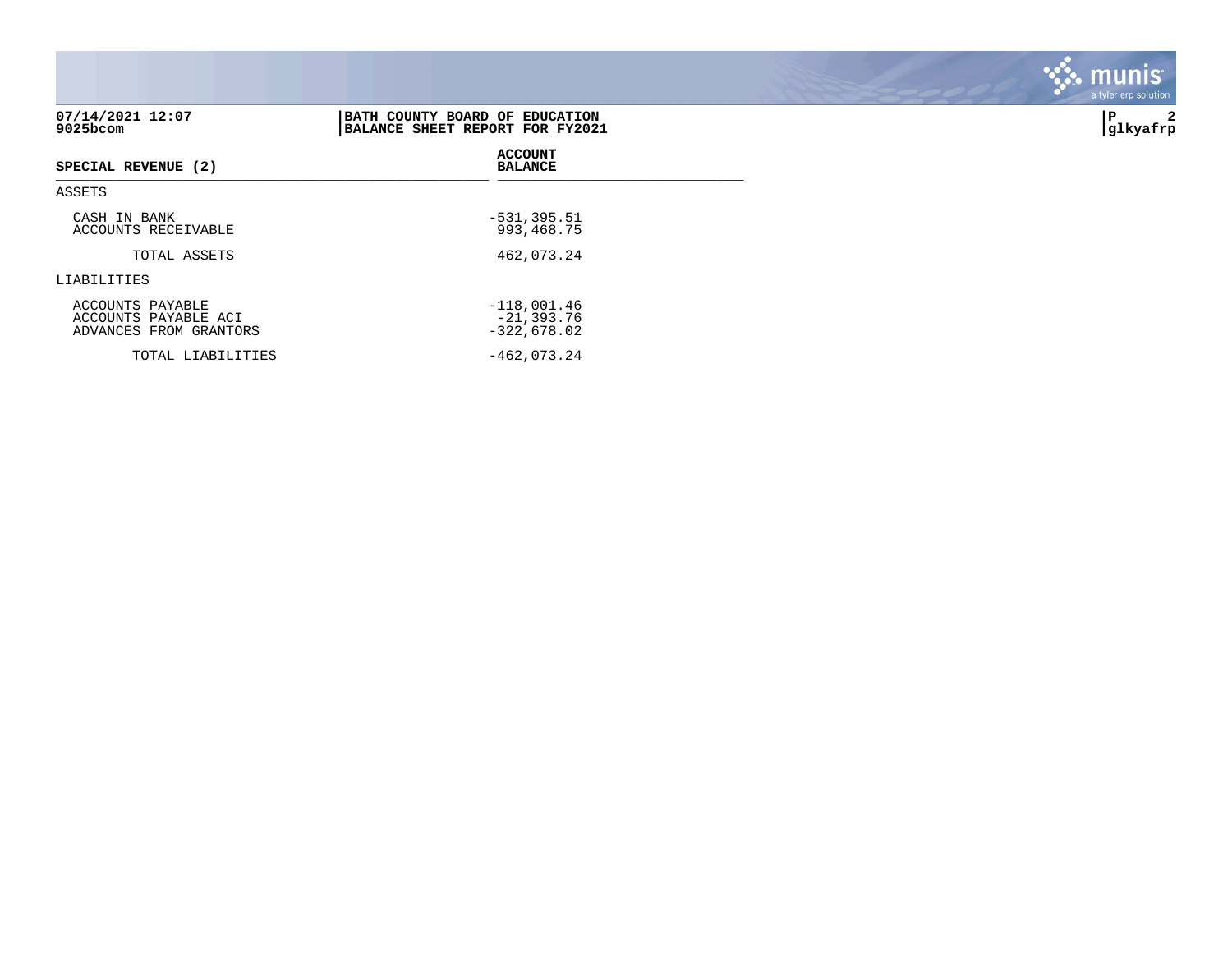| 07/14/2021 12:07<br>9025bcom             | BATH COUNTY BOARD OF EDUCATION<br>BALANCE SHEET REPORT FOR FY2021 | ∣P<br> glkyafrp |
|------------------------------------------|-------------------------------------------------------------------|-----------------|
| DISTRICT ACTIVITY FD (ANNUAL) (21)       | <b>ACCOUNT</b><br><b>BALANCE</b>                                  |                 |
| ASSETS                                   |                                                                   |                 |
| CASH IN BANK                             | 101,286.06                                                        |                 |
| TOTAL ASSETS                             | 101,286.06                                                        |                 |
| LIABILITIES                              |                                                                   |                 |
| ACCOUNTS PAYABLE<br>ACCOUNTS PAYABLE ACI | $-129.00$<br>$-784.38$                                            |                 |
| TOTAL LIABILITIES                        | $-913.38$                                                         |                 |
| FUND BALANCE                             |                                                                   |                 |
| COMMITTED - OTHER                        | $-100, 372.68$                                                    |                 |
| TOTAL FUND BALANCE FOR FUND 21           | $-100, 372.68$                                                    |                 |

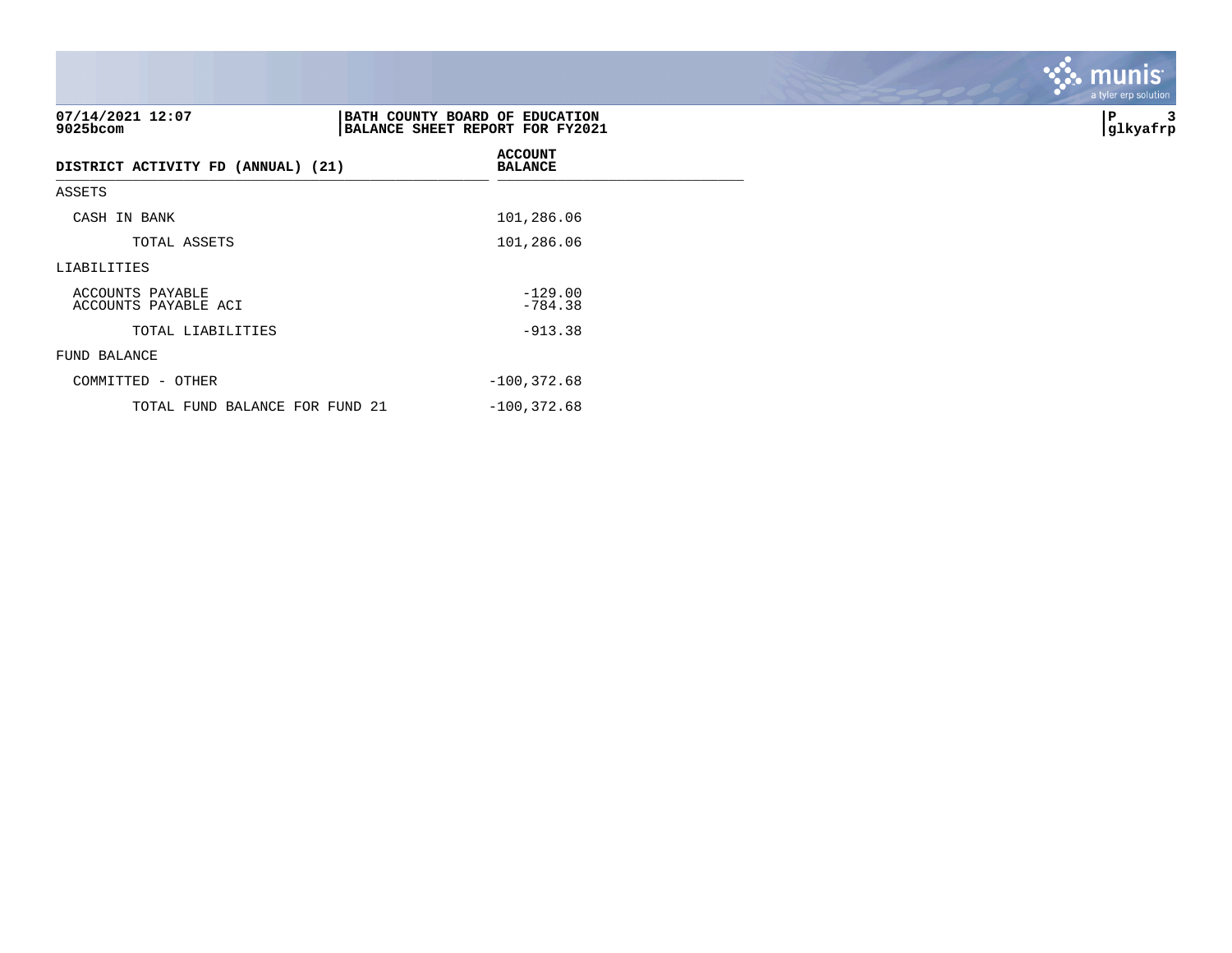| 07/14/2021 12:07<br>$9025$ bcom | BATH COUNTY BOARD OF EDUCATION<br>BALANCE SHEET REPORT FOR FY2021 | l P<br>4<br> glkyafrp |
|---------------------------------|-------------------------------------------------------------------|-----------------------|
| CAPITAL OUTLAY FUND (310)       | <b>ACCOUNT</b><br><b>BALANCE</b>                                  |                       |
| ASSETS                          |                                                                   |                       |
| CASH IN BANK                    | 84,549.75                                                         |                       |
| TOTAL ASSETS                    | 84,549.75                                                         |                       |
| FUND BALANCE                    |                                                                   |                       |
| RESTRICTED-SFCC ESCROW-CURRENT  | $-84,549.75$                                                      |                       |
| TOTAL FUND BALANCE FOR FUND 310 | $-84,549.75$                                                      |                       |

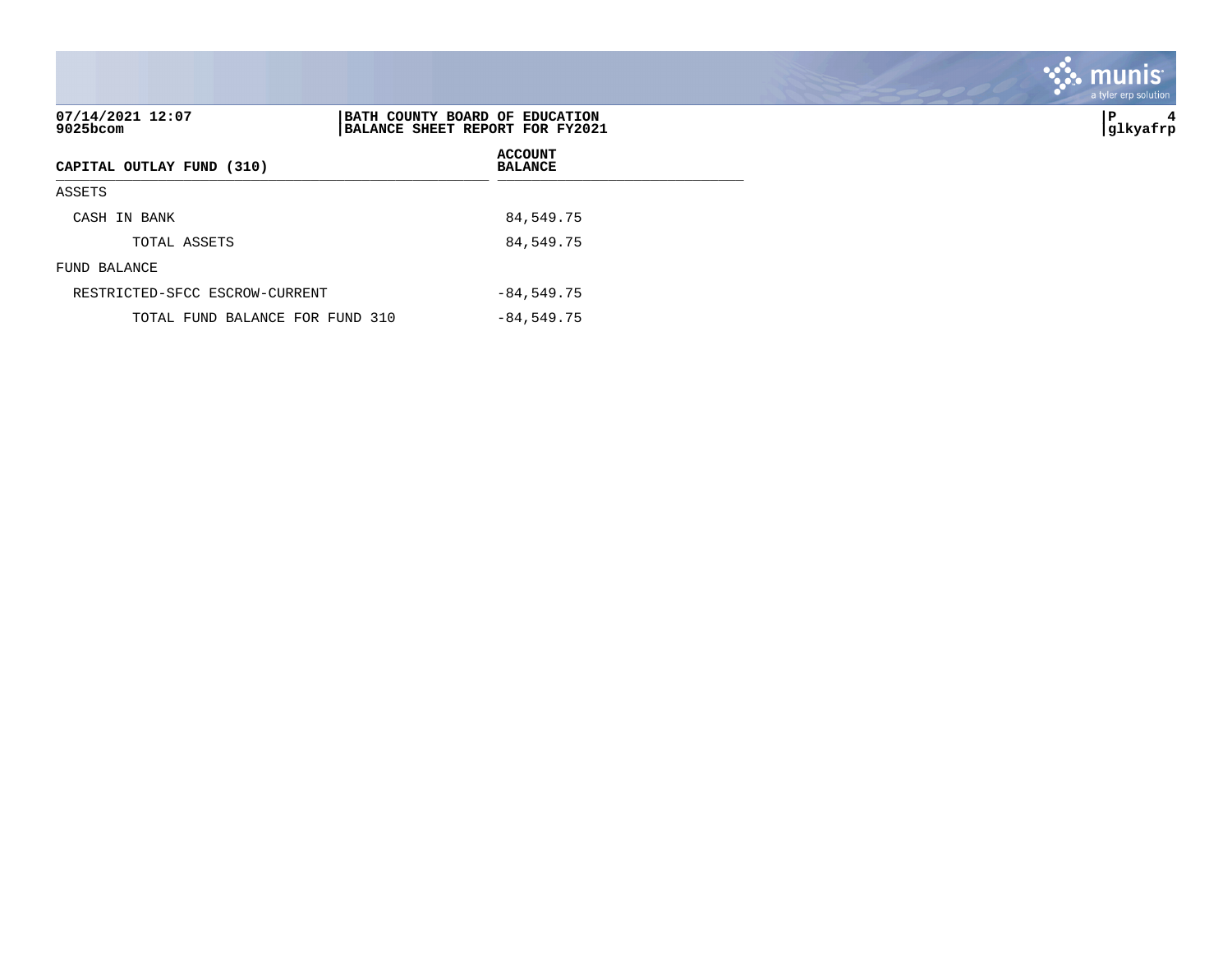| 07/14/2021 12:07<br>$9025$ bcom                      | BATH COUNTY BOARD OF EDUCATION<br>BALANCE SHEET REPORT FOR FY2021 | 5<br>∣P<br> glkyafrp |
|------------------------------------------------------|-------------------------------------------------------------------|----------------------|
| BUILDING FUND (5 CENT LEVY) (320)                    | <b>ACCOUNT</b><br><b>BALANCE</b>                                  |                      |
| ASSETS                                               |                                                                   |                      |
| CASH IN BANK                                         | 241,430.27                                                        |                      |
| TOTAL ASSETS                                         | 241,430.27                                                        |                      |
| FUND BALANCE                                         |                                                                   |                      |
| RESTRICTED - OTHER<br>RESTRICTED-SFCC ESCROW-CURRENT | $-21,991,10$<br>$-219, 439.17$                                    |                      |
| TOTAL FUND BALANCE FOR FUND 320                      | $-241, 430.27$                                                    |                      |

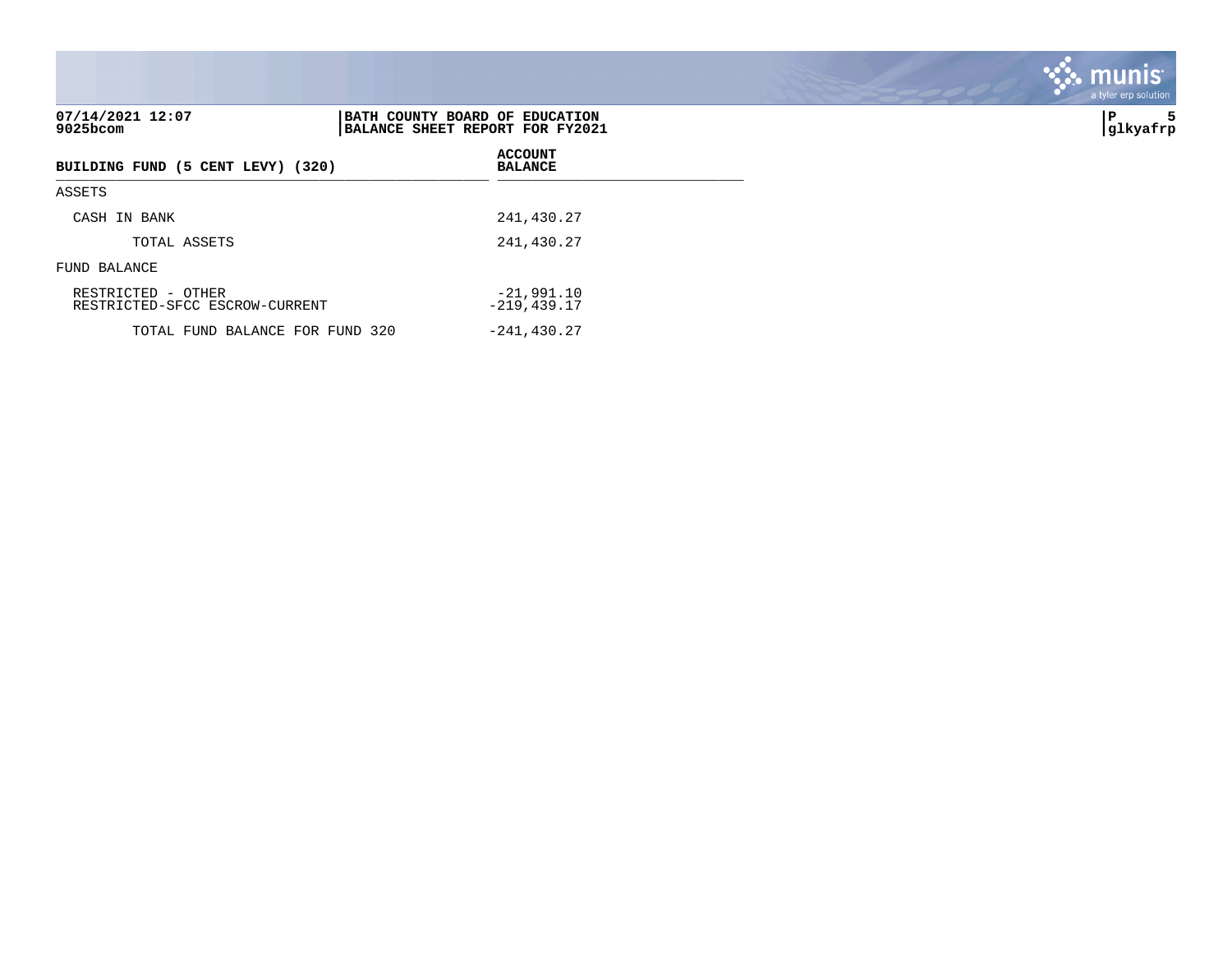| 07/14/2021 12:07<br>9025bcom             | BATH COUNTY BOARD OF EDUCATION<br>BALANCE SHEET REPORT FOR FY2021 | 6<br>İΡ<br> glkyafrp |
|------------------------------------------|-------------------------------------------------------------------|----------------------|
| CONSTRUCTION FUND (360)                  | <b>ACCOUNT</b><br><b>BALANCE</b>                                  |                      |
| ASSETS                                   |                                                                   |                      |
| CASH IN BANK                             | 35,599.69                                                         |                      |
| TOTAL ASSETS                             | 35,599.69                                                         |                      |
| LIABILITIES                              |                                                                   |                      |
| ACCOUNTS PAYABLE<br>ACCOUNTS PAYABLE ACI | $-4,378.65$<br>$-749.00$                                          |                      |
| TOTAL LIABILITIES                        | $-5, 127.65$                                                      |                      |
| FUND BALANCE                             |                                                                   |                      |
| RESTRICTED-FUTURE CONSTR BG-1            | $-30,472.04$                                                      |                      |
| TOTAL FUND BALANCE FOR FUND 360          | $-30,472.04$                                                      |                      |

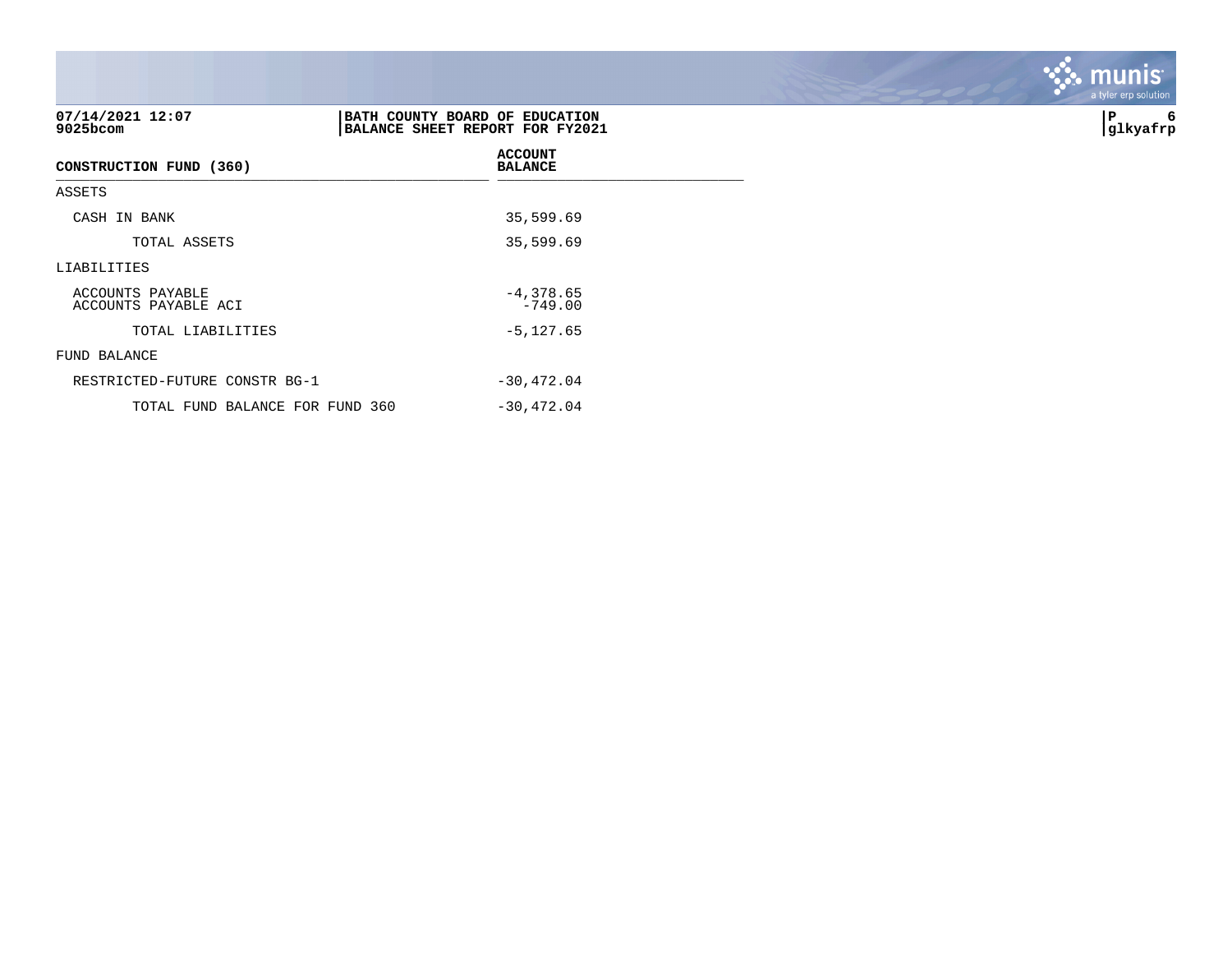| 07/14/2021 12:07<br>9025bcom                                                                                                                        | BATH COUNTY BOARD OF EDUCATION<br>BALANCE SHEET REPORT FOR FY2021                                     | 7<br>P<br> glkyafrp |
|-----------------------------------------------------------------------------------------------------------------------------------------------------|-------------------------------------------------------------------------------------------------------|---------------------|
| FOOD SERVICE FUND (51)                                                                                                                              | <b>ACCOUNT</b><br><b>BALANCE</b>                                                                      |                     |
| <b>ASSETS</b>                                                                                                                                       |                                                                                                       |                     |
| CASH IN BANK<br>ACCOUNTS RECEIVABLE<br>INVENTORIES FOR CONSUMPTION<br>DEF OUTFLOW OF RESOURCES<br>DEF OUTFLOW OF RESOURCES                          | 2,023,437.36<br>33,775.76<br>2,438.11<br>71,769.65<br>267,788.83                                      |                     |
| TOTAL ASSETS                                                                                                                                        | 2,399,209.71                                                                                          |                     |
| LIABILITIES                                                                                                                                         |                                                                                                       |                     |
| ACCOUNTS PAYABLE<br>ACCOUNTS PAYABLE ACI<br>NET PENSION LIABILITY<br>NET PENSION LIABILITY<br>DEF INFLOW OF RESOURCES<br>INFLOW OF RESOURCES<br>DEF | $-11, 445.79$<br>$-23, 414.03$<br>$-274, 400.78$<br>$-1,029,917.59$<br>$-72, 165.90$<br>$-93, 535.51$ |                     |
| TOTAL LIABILITIES                                                                                                                                   | $-1,504,879.60$                                                                                       |                     |
| FUND BALANCE                                                                                                                                        |                                                                                                       |                     |
| RESTRICTED - OTHER<br>RESTRICTED-OTHER<br>RESTRICTED-NET ASSETS                                                                                     | 274,797.03<br>855,664.27<br>$-2,024,791.41$                                                           |                     |
| TOTAL FUND BALANCE FOR FUND 51                                                                                                                      | $-894, 330.11$                                                                                        |                     |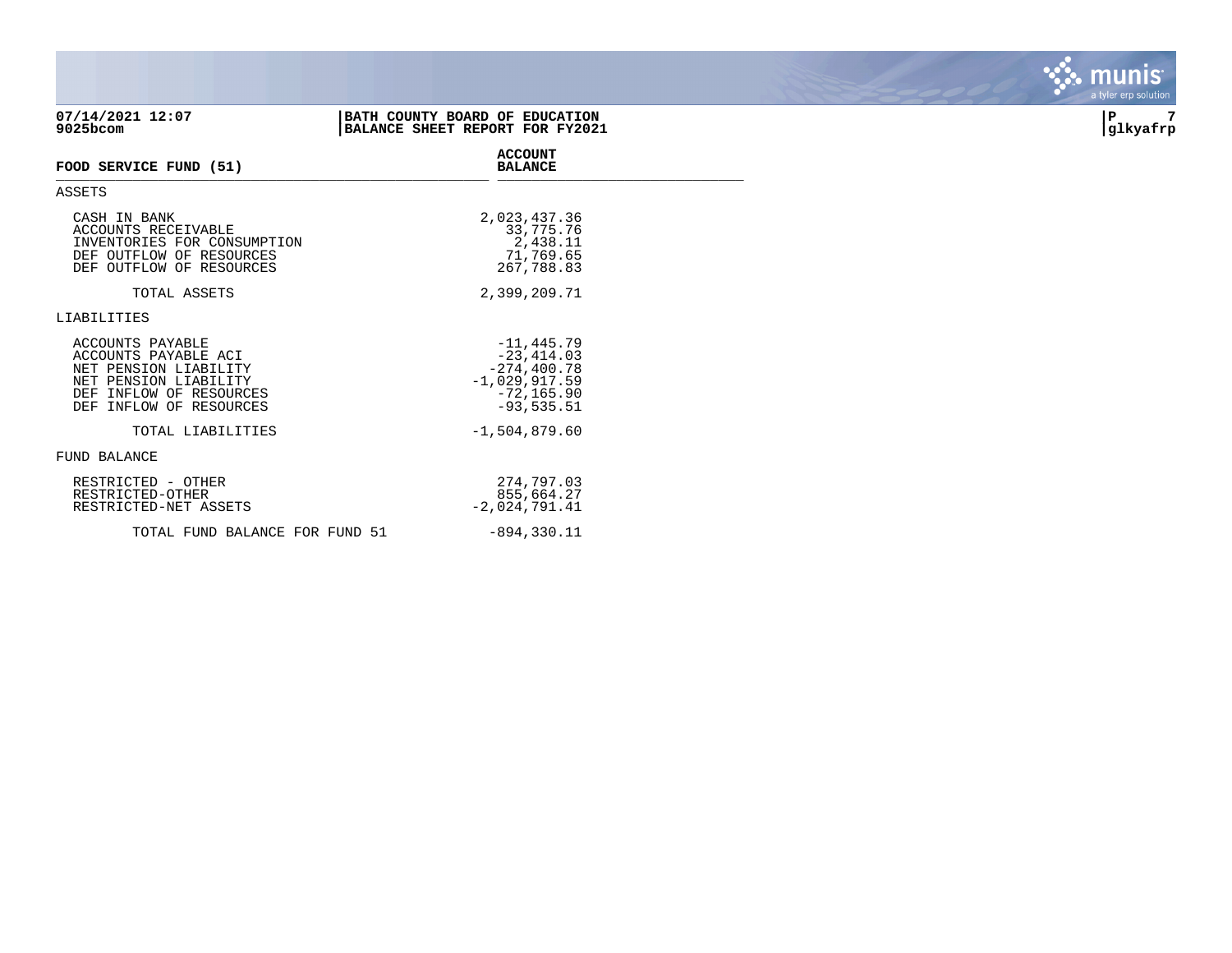| 07/14/2021 12:07<br>9025bcom                                                                                             | BATH COUNTY BOARD OF EDUCATION<br>BALANCE SHEET REPORT FOR FY2021          | 8<br>∣P<br>glkyafrp |
|--------------------------------------------------------------------------------------------------------------------------|----------------------------------------------------------------------------|---------------------|
| CHILD CARE (52)                                                                                                          | <b>ACCOUNT</b><br><b>BALANCE</b>                                           |                     |
| ASSETS                                                                                                                   |                                                                            |                     |
| CASH IN BANK<br>ACCOUNTS RECEIVABLE<br>DEF OUTFLOW OF RESOURCES<br>DEF OUTFLOW OF RESOURCES                              | 97,045.22<br>5,148.72<br>17,500.82<br>65,623.85                            |                     |
| TOTAL ASSETS                                                                                                             | 185, 318.61                                                                |                     |
| LIABILITIES                                                                                                              |                                                                            |                     |
| ACCOUNTS PAYABLE<br>NET PENSION LIABILITY<br>NET PENSION LIABILITY<br>DEF INFLOW OF RESOURCES<br>DEF INFLOW OF RESOURCES | $-223.62$<br>$-70,087.25$<br>$-137,638.81$<br>$-16,836.16$<br>$-24,619.73$ |                     |
| TOTAL LIABILITIES                                                                                                        | $-249, 405.57$                                                             |                     |
| FUND BALANCE                                                                                                             |                                                                            |                     |
| RESTRICTED - OTHER<br>RESTRICTED-OTHER PENSION<br>RESTRICTED-NET ASSETS                                                  | 69,422.59<br>96,634.69<br>$-101,970.32$                                    |                     |
| TOTAL FUND BALANCE FOR FUND 52                                                                                           | 64,086.96                                                                  |                     |

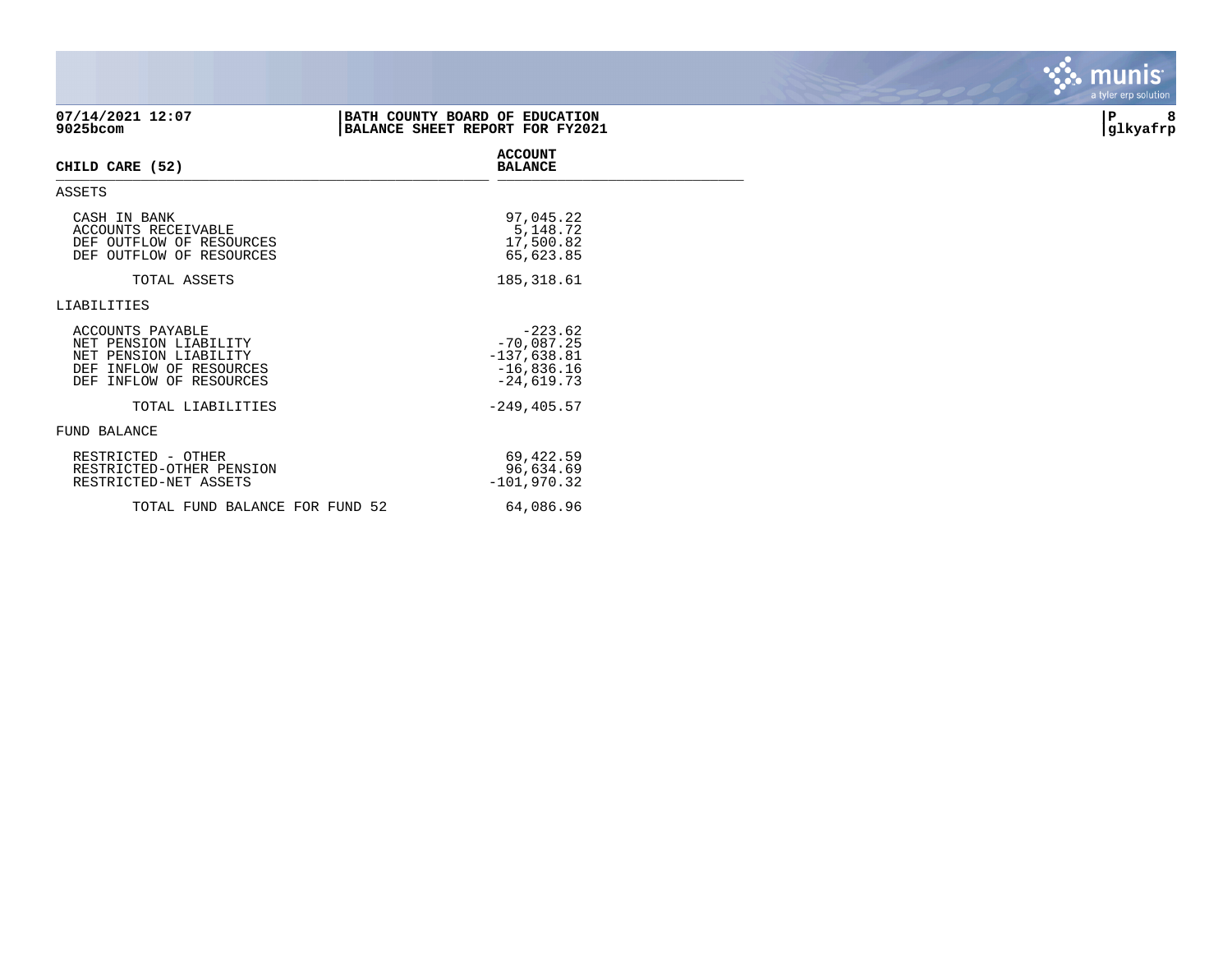| 07/14/2021 12:07<br>$9025$ bcom  | BATH COUNTY BOARD OF EDUCATION<br>BALANCE SHEET REPORT FOR FY2021 | 9<br>∣P<br> glkyafrp |
|----------------------------------|-------------------------------------------------------------------|----------------------|
| TRUST/AGENCY FUNDS (7000)        | <b>ACCOUNT</b><br><b>BALANCE</b>                                  |                      |
| ASSETS                           |                                                                   |                      |
| CASH IN BANK                     | 43,984.97                                                         |                      |
| TOTAL ASSETS                     | 43,984.97                                                         |                      |
| FUND BALANCE                     |                                                                   |                      |
| RESTRICTED FUND BALANCE          | $-43,984.97$                                                      |                      |
| TOTAL FUND BALANCE FOR FUND 7000 | $-43,984.97$                                                      |                      |

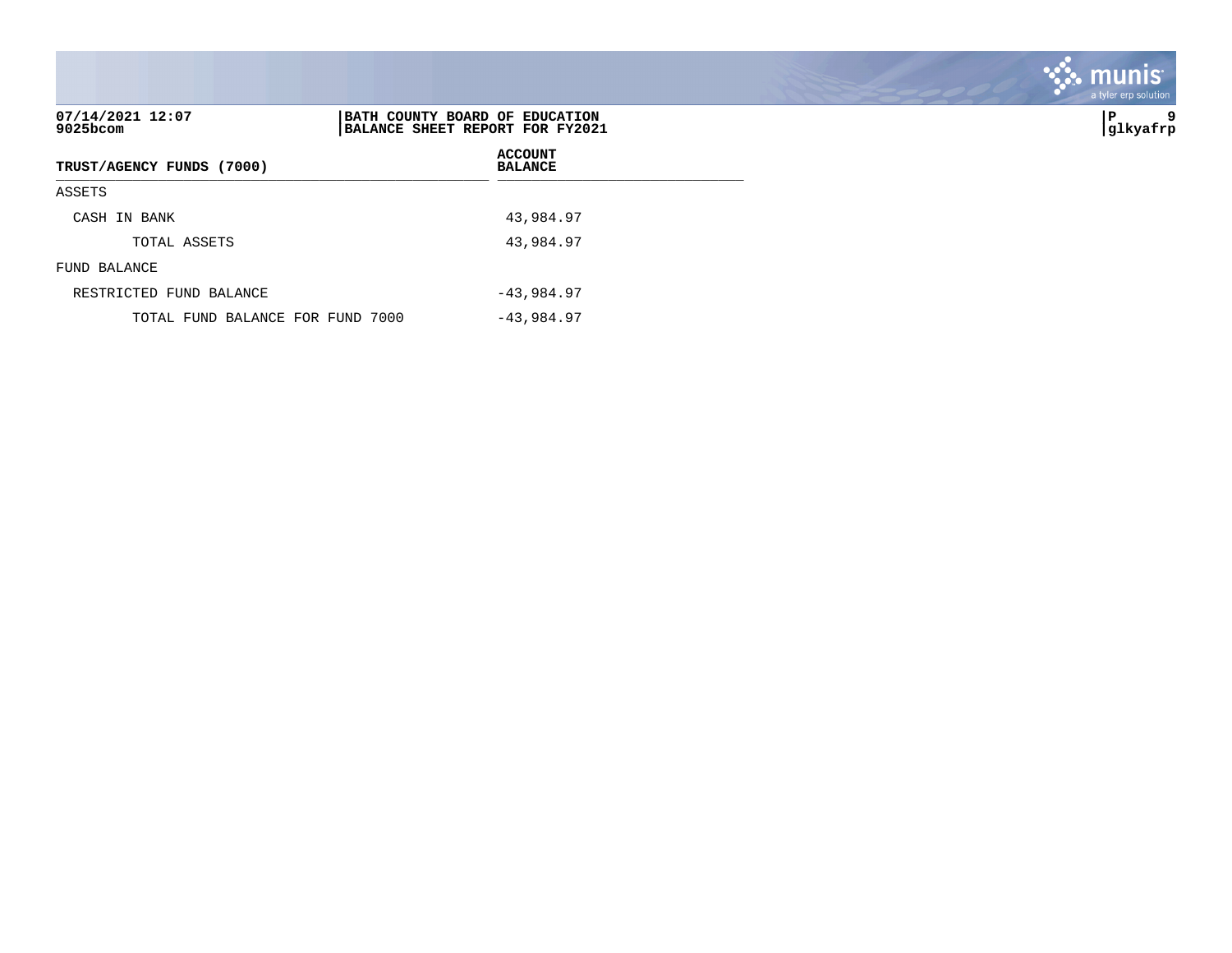| 07/14/2021 12:07<br>9025bcom                                                                                               | BATH COUNTY BOARD OF EDUCATION<br>BALANCE SHEET REPORT FOR FY2021              | 10<br>∣P<br> glkyafrp |
|----------------------------------------------------------------------------------------------------------------------------|--------------------------------------------------------------------------------|-----------------------|
| <b>GOVERNMENTAL ASSETS (8)</b>                                                                                             | <b>ACCOUNT</b><br><b>BALANCE</b>                                               |                       |
| ASSETS                                                                                                                     |                                                                                |                       |
| LAND<br>LAND IMPROVEMENTS<br>ACCUM DEPR LAND IMPROVEMENTS<br>BUILDINGS & BLDING IMPROVEMENT<br>ACCUM DEPR BLDG IMPROVMENTS | 518,316.60<br>1,124,210.27<br>-975,229.22<br>46,087,605.31<br>$-13$ 186 391 89 |                       |

ACCUM DEPR BLDG IMPROVMENTS -13,186,391.89 TECHNOLOGY EQUIPMENT ACCUM DEPR TECHNOLOGY EQUIP<br>VEHICLES VEHICLES 4,071,733.19 ACCUM DEPR VEHICLES GENERAL EQUIPMENT ACCUM DEPR GENERAL EQUIP TOTAL ASSETS 34,890,188.95 FUND BALANCE INVESTMENTS GOVERNMENTAL ASSET -34,890,188.95

TOTAL FUND BALANCE FOR FUND 8 -34,890,188.95



. munis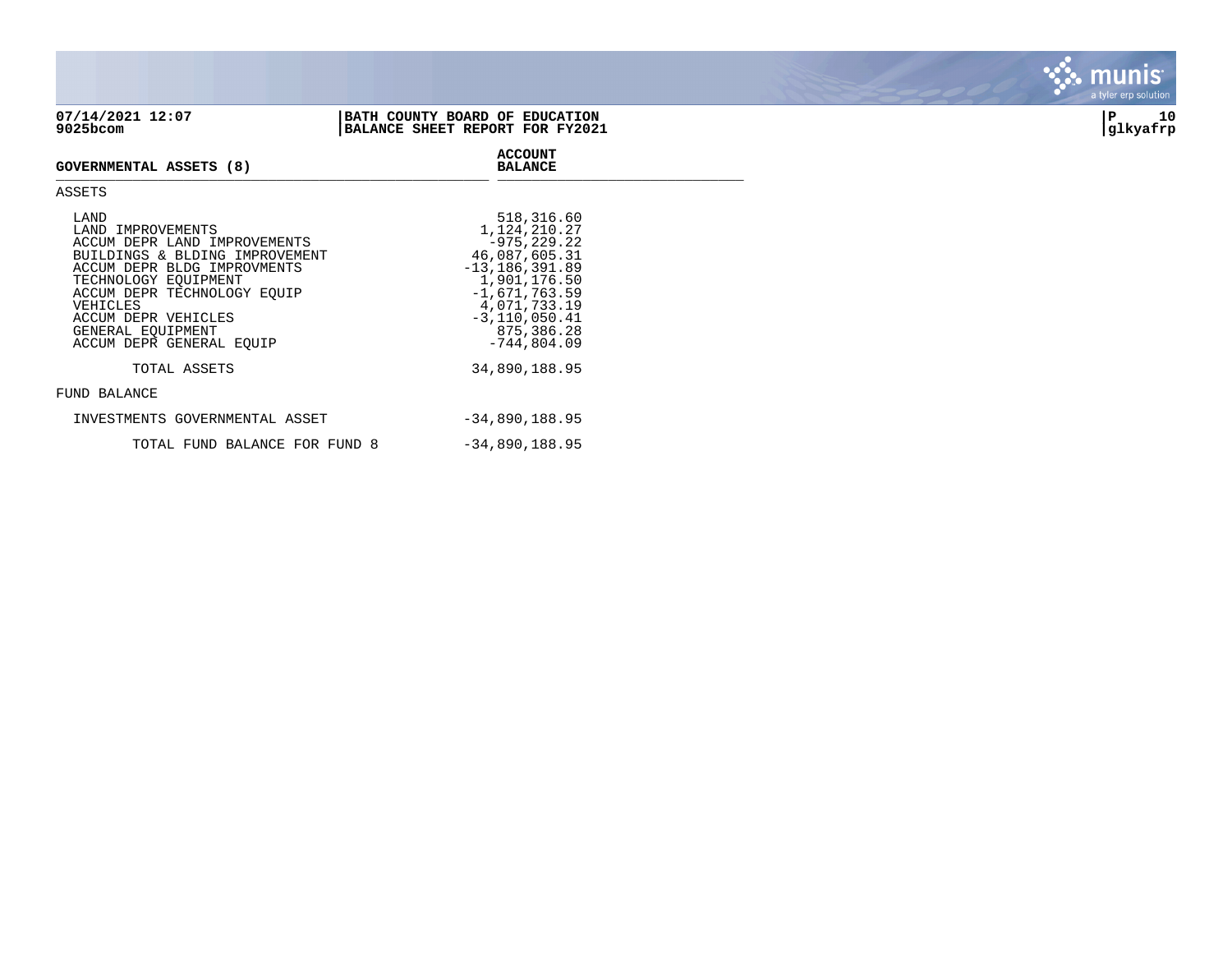| 07/14/2021 12:07<br>9025bcom | BATH COUNTY BOARD OF EDUCATION<br>BALANCE SHEET REPORT FOR FY2021 | 11<br> glkyafrp |
|------------------------------|-------------------------------------------------------------------|-----------------|
| FOOD SERVICE ASSETS (81)     | <b>ACCOUNT</b><br><b>BALANCE</b>                                  |                 |
| ASSETS                       |                                                                   |                 |

| 308,000.00     |
|----------------|
| $-80,593.33$   |
| 8,212.63       |
| $-4,831.30$    |
| 35,895.00      |
| $-27,065.75$   |
| 616, 188.39    |
| $-533,052.17$  |
|                |
| 322,753.47     |
|                |
|                |
| $-322, 753.47$ |
| $-322, 753.47$ |
|                |

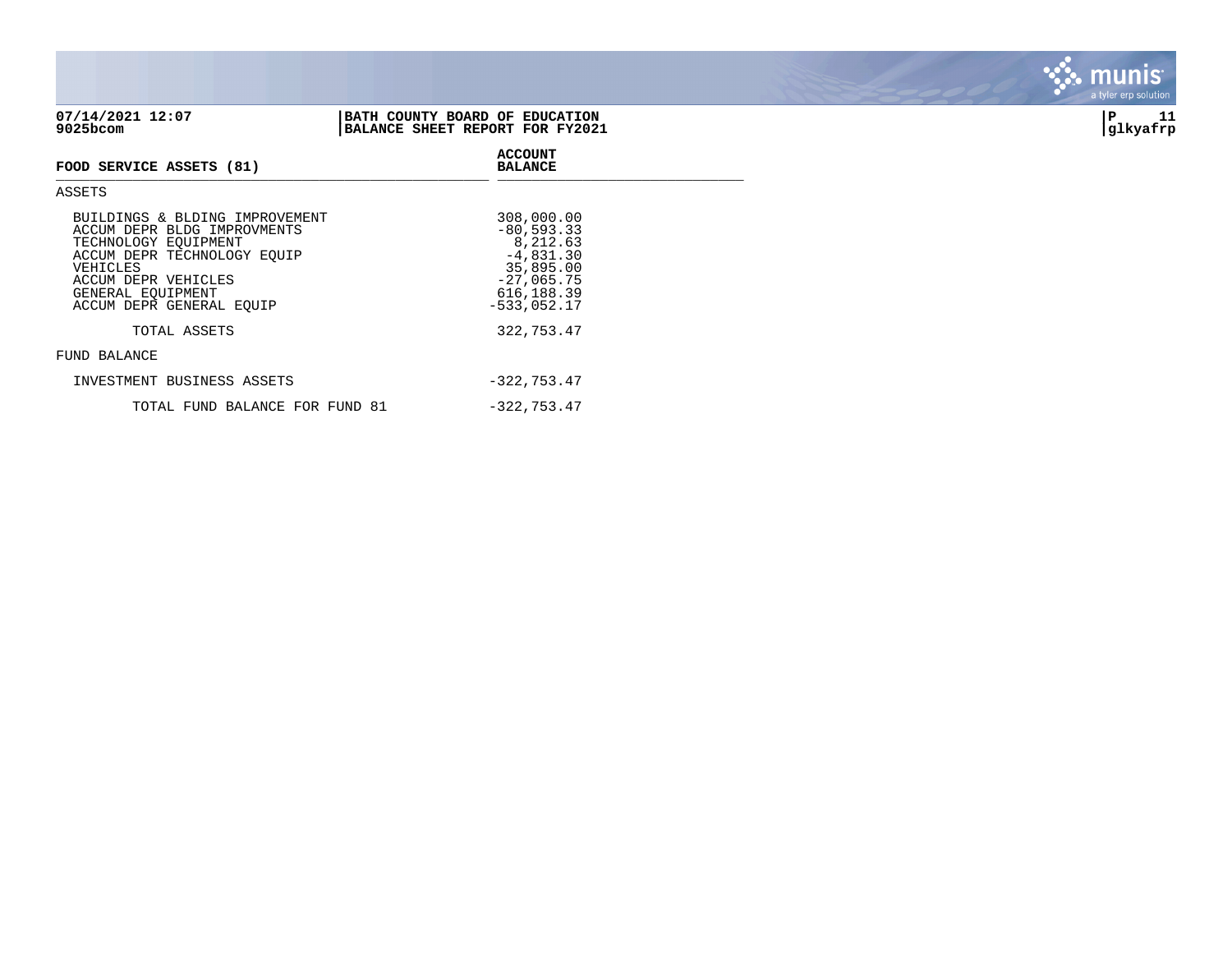|                                                     |                                                                   | k. munis <sup>.</sup><br>a tyler erp solution |
|-----------------------------------------------------|-------------------------------------------------------------------|-----------------------------------------------|
| 07/14/2021 12:07<br>9025bcom                        | BATH COUNTY BOARD OF EDUCATION<br>BALANCE SHEET REPORT FOR FY2021 | 12<br> glkyafrp                               |
| ADULT EDUCATION ASSETS (84)                         | <b>ACCOUNT</b><br><b>BALANCE</b>                                  |                                               |
| ASSETS                                              |                                                                   |                                               |
| TECHNOLOGY EQUIPMENT<br>ACCUM DEPR TECHNOLOGY EQUIP | 11,535.00<br>$-11,535.00$                                         |                                               |
| TOTAL ASSETS                                        | .00                                                               |                                               |